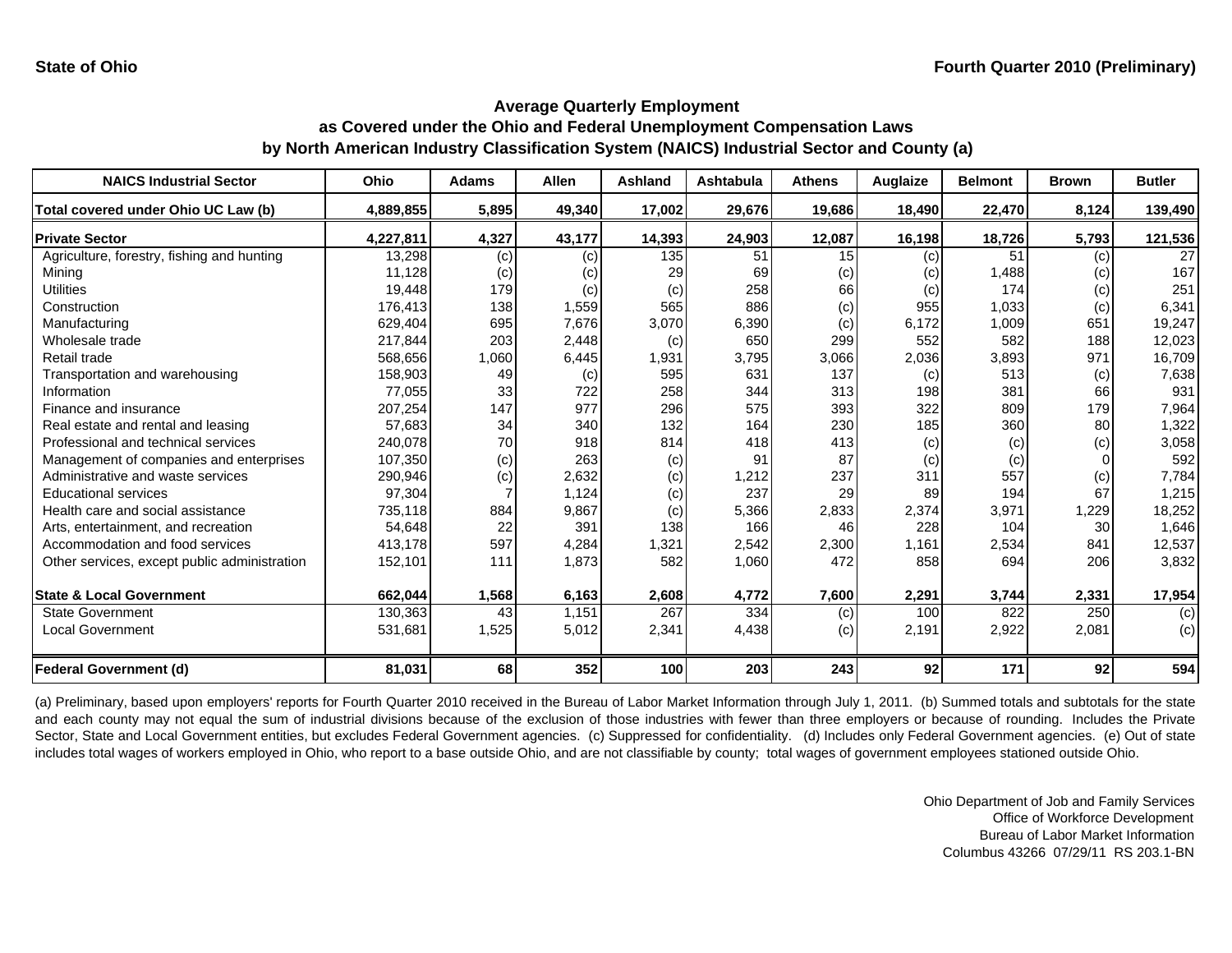| <b>NAICS Industrial Sector</b>               | Carroll | Champaign | <b>Clark</b> | <b>Clermont</b> | <b>Clinton</b> | Columbiana | Coshocton | Crawford  | Cuyahoga | <b>Darke</b> |
|----------------------------------------------|---------|-----------|--------------|-----------------|----------------|------------|-----------|-----------|----------|--------------|
| Total covered under Ohio UC Law (b)          | 5,484   | 9,394     | 47,638       | 51,894          | 15,813         | 28,983     | 10,805    | 12,949    | 673,899  | 16,765       |
| <b>Private Sector</b>                        | 4,443   | 7,470     | 41,002       | 44,139          | 12,706         | 24,490     | 9,246     | 11,000    | 594,328  | 14,445       |
| Agriculture, forestry, fishing and hunting   | (c)     | (c)       | 342          | (c)             | (c)            | 132        | 62        | (c)       | 231      | (c)          |
| Mining                                       | (c)     | (c)       | 49           | (c)             | (c)            | 197        | 148       | (c)       | 289      | (c)          |
| <b>Utilities</b>                             | 42      | (c)       | (c)          | 500             | (c)            | 115        | 399       | <b>30</b> | 1,391    | 44           |
| Construction                                 | 211     | 221       | 1,085        | 2,298           | 215            | 927        | 214       | 329       | 19,273   | 812          |
| Manufacturing                                | 1,184   | 2,364     | 6,333        | 4,756           | 3,080          | 5,498      | 2,700     | 3,424     | 67,928   | 3,670        |
| Wholesale trade                              | 110     | 321       | (c)          | 2,037           | (c)            | 993        | 158       | 542       | 34,701   | 696          |
| Retail trade                                 | 814     | 1,091     | 5,728        | 9,253           | 1,609          | 4,066      | 1,206     | ,283      | 63,043   | 1,914        |
| Transportation and warehousing               | 199     | (c)       | 2,810        | 1,811           | 2,220          | 886        | 283       | 203       | 19,789   | 945          |
| Information                                  | 36      | 106       | 244          | 1.111           | 319            | 136        | 80        | 46        | 13,073   | 127          |
| Finance and insurance                        | 70      | 206       | 2,506        | 2,847           | 510            | 597        | 242       | 569       | 40,108   | 566          |
| Real estate and rental and leasing           | 53      | 102       | 462          | 778             | 172            | 174        | 72        | 99        | 12,224   | 139          |
| Professional and technical services          | (c)     | 204       | 926          | 2,092           | 166            | 430        | (c)       | 397       | 41,289   | 436          |
| Management of companies and enterprises      | (c)     | (c)       | 912          | 329             | 173            | 128        | (c)       | (c)       | 16,682   | (c)          |
| Administrative and waste services            | (c)     | (c)       | 2,092        | 1,941           | 451            | 1,277      | 605       | (c)       | 42.156   | (c)          |
| <b>Educational services</b>                  | (c)     | (c)       | 859          | 520             | (c)            | 329        | (c)       | (c)       | 21,574   | 49           |
| Health care and social assistance            | (c)     | (c)       | 8,072        | 5,476           | (c)            | 5,137      | (c)       | (c)       | 121,440  | 2,368        |
| Arts, entertainment, and recreation          | 79      | 116       | 340          | 709             | 63             | 229        | 124       | 44        | 8,794    | 148          |
| Accommodation and food services              | 452     | 742       | 4,556        | 5,904           | 1,169          | 2,212      | 662       | 1,042     | 49,928   | 1,015        |
| Other services, except public administration | 225     | 334       | 1,866        | 1,738           | 282            | 1,027      | 293       | 390       | 20,415   | 568          |
| <b>State &amp; Local Government</b>          | 1,040   | 1,924     | 6,635        | 7,755           | 3,107          | 4,493      | 1,559     | 1,949     | 79,571   | 2,321        |
| <b>State Government</b>                      | 28      | 54        | 222          | 697             | 172            | 405        | 46        | 138       | 4,663    | 45           |
| <b>Local Government</b>                      | 1,012   | 1,870     | 6,413        | 7,058           | 2,935          | 4,088      | 1,513     | 1,811     | 74,908   | 2,276        |
| <b>Federal Government (d)</b>                | 45      | 75        | 601          | 297             | 139            | 597        | 85        | 84        | 17,049   | 107          |

(a) Preliminary, based upon employers' reports for Fourth Quarter 2010 received in the Bureau of Labor Market Information through July 1, 2011. (b) Summed totals and subtotals for the state and each county may not equal the sum of industrial divisions because of the exclusion of those industries with fewer than three employers or because of rounding. Includes the Private Sector, State and Local Government entities, but excludes Federal Government agencies. (c) Suppressed for confidentiality. (d) Includes only Federal Government agencies. (e) Out of state includes total wages of workers employed in Ohio, who report to a base outside Ohio, and are not classifiable by county; total wages of government employees stationed outside Ohio.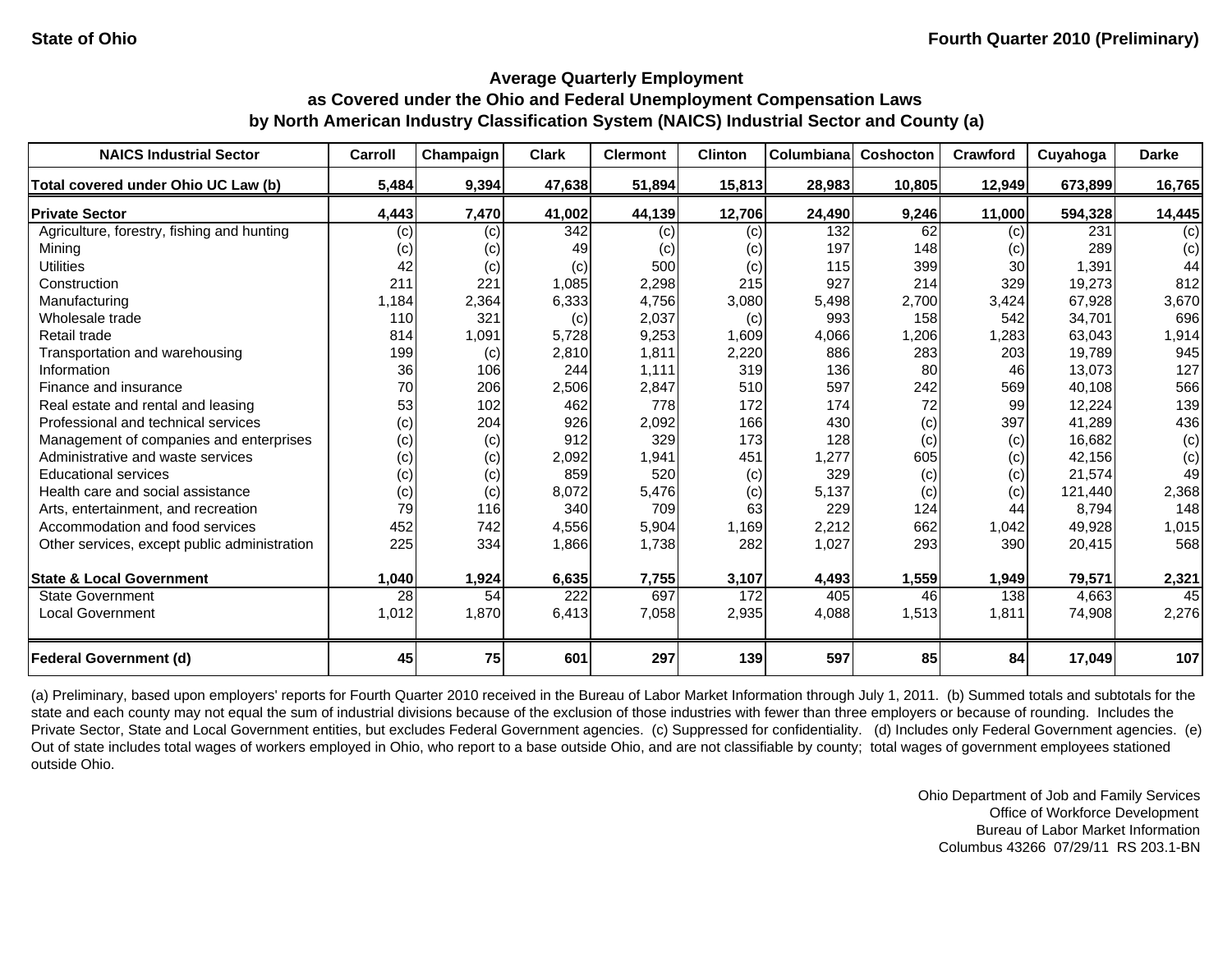| <b>NAICS Industrial Sector</b>               | <b>Defiance</b> | <b>Delaware</b>  | Erie   | <b>Fairfield</b> | <b>Fayette</b> | <b>Franklin</b> | <b>Fulton</b> | <b>Gallia</b> | Geauga | Greene         |
|----------------------------------------------|-----------------|------------------|--------|------------------|----------------|-----------------|---------------|---------------|--------|----------------|
| Total covered under Ohio UC Law (b)          | 15,194          | 73,263           | 34,143 | 39,578           | 10,966         | 644,226         | 16,937        | 11,347        | 31,886 | 54,373         |
| <b>Private Sector</b>                        | 13,200          | 65,705           | 29,009 | 33,199           | 9,297          | 543,678         | 14,267        | 9,442         | 27,670 | 45,061         |
| Agriculture, forestry, fishing and hunting   | 66              | (c)              | (c)    | 45               | 38             | 287             | 215           | (c)           | (c)    | (c)            |
| Minina                                       |                 | (c)              | (c)    | 45               |                | 282             |               | (c)           | (c)    | (c)            |
| <b>Utilities</b>                             | 12              | 134              | (c)    | 164              | (c)            | 2,345           | (c)           | 792           | (c)    | (c)            |
| Construction                                 | 469             | 2,343            | 942    | 1,610            | 251            | 19,166          | 588           | 570           | 1,800  | 1,437          |
| Manufacturing                                | 3,520           | 5,453            | 5,385  | 4,491            | 1,572          | 33,773          | 5,793         | 531           | 6,777  | 3,139          |
| Wholesale trade                              | 386             | 2,532            | 1,024  | 796              | (c)            | 27,302          | 815           | 193           | 1,659  | 1,019          |
| Retail trade                                 | 2,324           | 10,623           | 4,581  | 6,376            | 2,650          | 70,164          | 1,502         | 1,397         | 4,135  | 9,817          |
| Transportation and warehousing               | 466             | 2,589            | (c)    | 596              | 1,053          | 32,629          | (c)           | 252           | (c)    | (c)            |
| Information                                  | 247             | 1,023            | 346    | 323              | 50             | 14,026          | 102           | 67            | 161    | 1,226          |
| Finance and insurance                        | 615             | 4,869            | 621    | 794              | 383            | 44,278          | 322           | 365           | 677    | 1,219          |
| Real estate and rental and leasing           | 81              | 708              | 302    | 428              | 57             | 10,302          | 83            | 76            | 217    | 485            |
| Professional and technical services          | 181             | 12,500           | 577    | 993              | (c)            | 42,436          | (c)           | (c)           | 1,043  | 7,504          |
| Management of companies and enterprises      | 88              | 447              | 117    | 199              | (c)            | 18,351          | (c)           | (c)           | 113    | 240            |
| Administrative and waste services            | 376             | 3,223            | 1,094  | 3,283            | 225            | 49,686          | 537           | 311           | 1,750  | 2,264          |
| <b>Educational services</b>                  | (c)             | 1,057            | 321    | 325              | (c)            | 12,845          | (c)           | (c)           | 569    | 1,654          |
| Health care and social assistance            | (c)             | 5,407            | 5,034  | 6,422            | (c)            | 85,204          | (c)           | (c)           | 4,001  | 5,322          |
| Arts, entertainment, and recreation          | 74              | 2,378            | 1,373  | 320              | 115            | 5,985           | 357           | 26            | 470    | 503            |
| Accommodation and food services              | 1,329           | 8,242            | 5,296  | 4,637            | 1,068          | 54,578          | 1,017         | 924           | 2,322  | 6,814          |
| Other services, except public administration | 563             | 1,893            | 835    | 1,351            | 190            | 20,040          | 311           | 325           | 1,269  | 1,281          |
| <b>State &amp; Local Government</b>          | 1,994           | 7,558            | 5,134  | 6,378            | 1,668          | 100,548         | 2,670         | 1,906         | 4,217  | 9,312          |
| <b>State Government</b>                      | 84              | $\overline{773}$ | 1,205  | 833              | 49             | 49,074          | 144           | (c)           | 271    | $\overline{c}$ |
| Local Government                             | 1,910           | 6,785            | 3,929  | 5,545            | 1,619          | 51,474          | 2,526         | (c)           | 3,946  | (c)            |
|                                              |                 |                  |        |                  |                |                 |               |               |        |                |
| <b>Federal Government (d)</b>                | 105             | 234              | 318    | 262              | 52             | 13,711          | 101           | 92            | 150    | 13,801         |

(a) Preliminary, based upon employers' reports for Fourth Quarter 2010 received in the Bureau of Labor Market Information through July 1, 2011. (b) Summed totals and subtotals for the state and each county may not equal the sum of industrial divisions because of the exclusion of those industries with fewer than three employers or because of rounding. Includes the Private Sector, State and Local Government entities, but excludes Federal Government agencies. (c) Suppressed for confidentiality. (d) Includes only Federal Government agencies. (e) Out of state includes total wages of workers employed in Ohio, who report to a base outside Ohio, and are not classifiable by county; total wages of government employees stationed outside Ohio.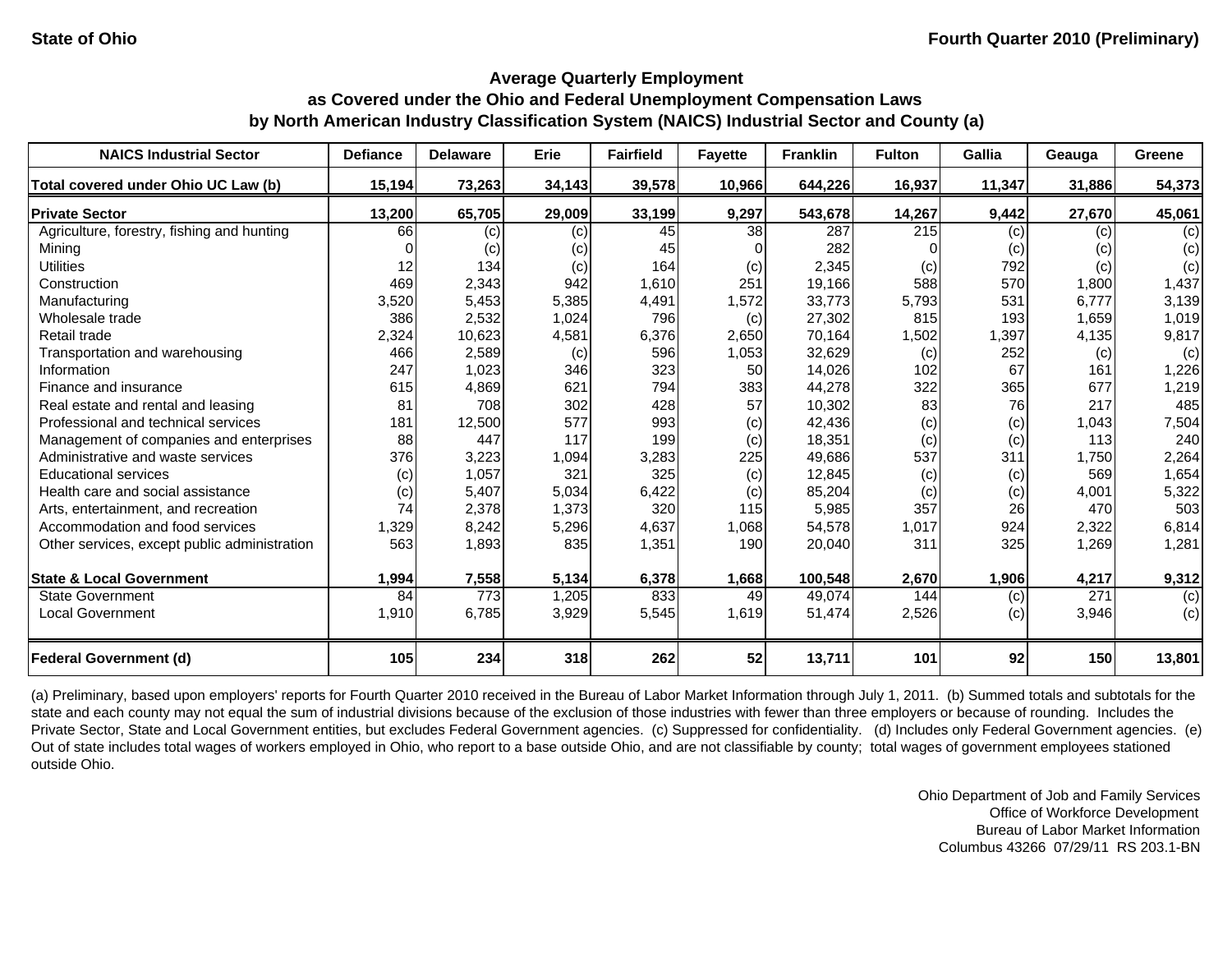| <b>NAICS Industrial Sector</b>               | <b>Guernsey</b> | <b>Hamilton</b> | <b>Hancock</b> | Hardin | <b>Harrison</b> | Henry    | Highland | <b>Hocking</b> | <b>Holmes</b> | <b>Huron</b> |
|----------------------------------------------|-----------------|-----------------|----------------|--------|-----------------|----------|----------|----------------|---------------|--------------|
| Total covered under Ohio UC Law (b)          | 13,464          | 477,604         | 40,453         | 7,941  | 3,201           | 11,209   | 10,102   | 6,706          | 16,698        | 20,338       |
| <b>Private Sector</b>                        | 11,165          | 434,770         | 36,945         | 6,399  | 2,498           | 9,036    | 7,489    | 4,801          | 15,078        | 17,778       |
| Agriculture, forestry, fishing and hunting   | 23              | 149             | 53             | 171    | 18              | (c)      | 24       | 30             | 197           | 573          |
| Mining                                       | 169             | 283             | (c)            |        | 333             | (c)      | 42       | 158            | 110           | 0            |
| <b>Utilities</b>                             | 41              | 1,247           | 72             | 46     | (c)             | (c)      | 69       | 13             | (c)           | (c)          |
| Construction                                 | 483             | 18,716          | (c)            | 117    | 91              | 483      | 296      | 319            | 1,740         | 1,445        |
| Manufacturing                                | 2,602           | 47,223          | 9,684          | 1,769  | 473             | 3,096    | ,590     | 915            | 5,811         | 5,703        |
| Wholesale trade                              | 253             | 23,131          | 1,158          | 260    | 138             | (c)      | 184      | 56             | 778           | (c)          |
| Retail trade                                 | 1,885           | 46,300          | 4,910          | 945    | 277             | 1,334    | 1,528    | 834            | 1,773         | 1,995        |
| Transportation and warehousing               | 290             | 10,631          | 2,003          | 156    | (c)             | 671      | 154      | 53             | (c)           | 1,055        |
| Information                                  | 106             | 8,047           | 406            | 70     | (c)             | 99       | 265      | 56             | 78            | 245          |
| Finance and insurance                        | 244             | 25,088          | 575            | 208    | (c)             | 283      | 369      | 175            | 370           | 408          |
| Real estate and rental and leasing           | 99              | 6,131           | 353            | 62     | (c)             | 73       | 69       | 70             | 36            | 120          |
| Professional and technical services          | (c)             | 36,239          | 1,355          | 93     | 34              | 100      | (c)      | 95             | (c)           | 342          |
| Management of companies and enterprises      | (c)             | 29,692          | 606            | 0      | (c)             | $\Omega$ | (c)      |                | (c)           | 59           |
| Administrative and waste services            | 359             | 31,261          | 2,480          | 93     | (c)             | 90       | 325      | 153            | 955           | 248          |
| <b>Educational services</b>                  | 46              | 11,690          | 1,062          | (c)    | (c)             | 63       | (c)      | (c)            | (c)           | (c)          |
| Health care and social assistance            | 2,425           | 79,905          | 4,595          | (c)    | (c)             | 1,336    | (c)      | (c)            | (c)           | (c)          |
| Arts, entertainment, and recreation          | 52              | 6,569           | 215            | 67     | 22              | 23       | 47       | 47             | 70            | 149          |
| Accommodation and food services              | 1,378           | 37,075          | 3,641          | 813    | 211             | 495      | 838      | 909            | 1,218         | 1,406        |
| Other services, except public administration | 324             | 15,393          | 1,202          | 203    | (c)             | 399      | 294      | 262            | 228           | 591          |
| <b>State &amp; Local Government</b>          | 2,299           | 42,834          | 3,508          | 1,542  | 703             | 2,173    | 2,613    | 1,904          | 1,621         | 2,560        |
| <b>State Government</b>                      | 501             | (c)             | 197            | 33     | $\overline{47}$ | 43       | 94       | 355            | 36            | 72           |
| <b>Local Government</b>                      | 1,798           | (c)             | 3,311          | 1,509  | 656             | 2,130    | 2,519    | 1,549          | 1,585         | 2,488        |
| <b>Federal Government (d)</b>                | 130             | 9,389           | 167            | 80     | 63              | 77       | 103      | 46             | 68            | 140          |

(a) Preliminary, based upon employers' reports for Fourth Quarter 2010 received in the Bureau of Labor Market Information through July 1, 2011. (b) Summed totals and subtotals for the state and each county may not equal the sum of industrial divisions because of the exclusion of those industries with fewer than three employers or because of rounding. Includes the Private Sector, State and Local Government entities, but excludes Federal Government agencies. (c) Suppressed for confidentiality. (d) Includes only Federal Government agencies. (e) Out of state includes total wages of workers employed in Ohio, who report to a base outside Ohio, and are not classifiable by county; total wages of government employees stationed outside Ohio.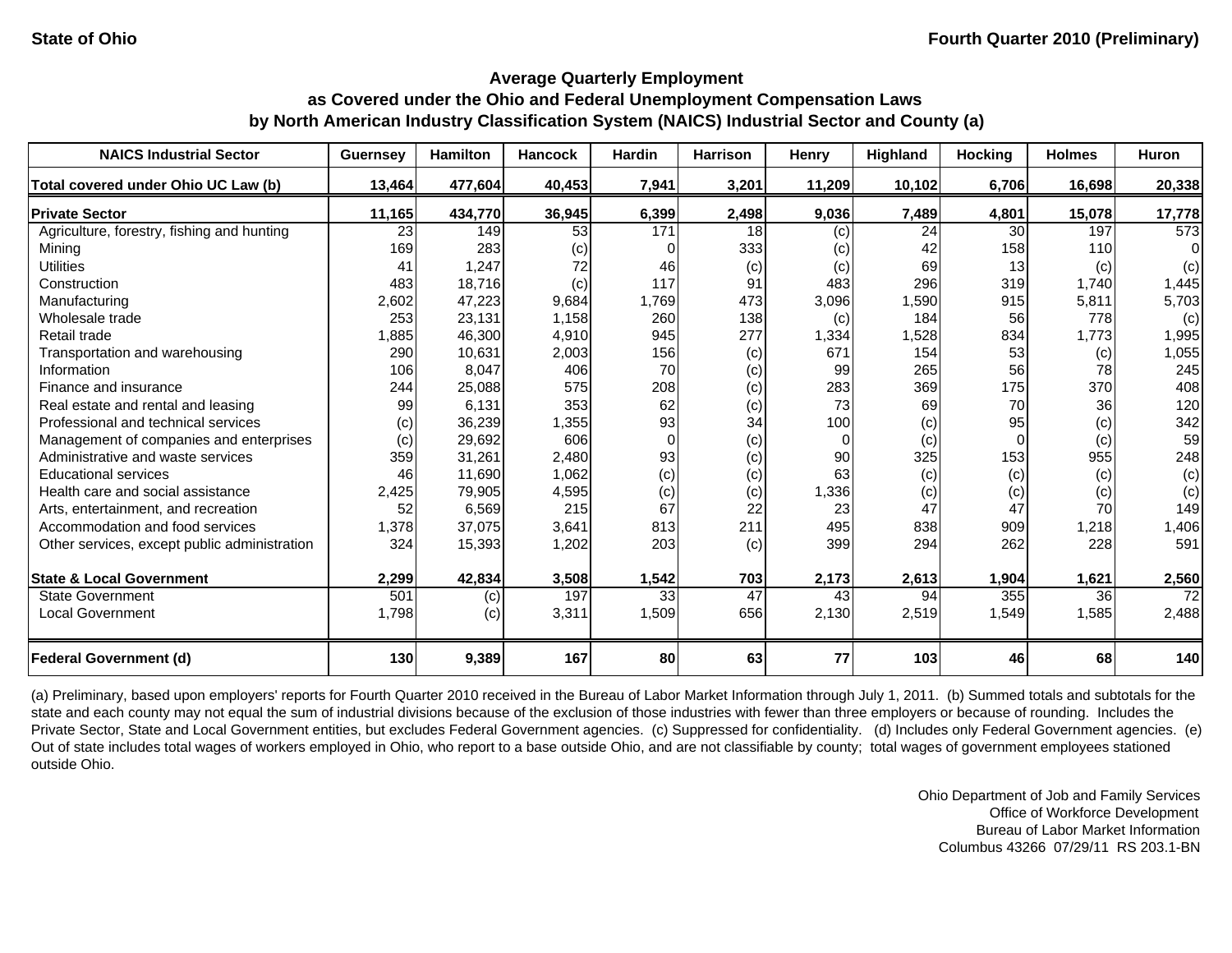| <b>NAICS Industrial Sector</b>               | <b>Jackson</b> | <b>Jefferson</b> | <b>Knox</b> | Lake   | Lawrence | Licking | Logan  | Lorain          | Lucas   | <b>Madison</b> |
|----------------------------------------------|----------------|------------------|-------------|--------|----------|---------|--------|-----------------|---------|----------------|
| Total covered under Ohio UC Law (b)          | 10,489         | 22,123           | 18,895      | 93,239 | 12,371   | 50,116  | 17,535 | 91,895          | 199,385 | 13,311         |
| <b>Private Sector</b>                        | 8,969          | 18,664           | 15,932      | 81,124 | 9,428    | 42,429  | 15,266 | 77,306          | 174,747 | 10,225         |
| Agriculture, forestry, fishing and hunting   | 85             | (c)              | 63          | 692    | (c)      | 341     | (c)    | 825             | 322     | 165            |
| Mining                                       | 227            | (c)              | 109         | 264    | (c)      | 134     | (c)    | 10 <sup>1</sup> | 136     | $\Omega$       |
| <b>Utilities</b>                             | (c)            | 921              | 46          | 1,353  | 94       | 190     | 31     | 349             | 509     | (c)            |
| Construction                                 | 343            | 985              | 607         | 3,604  | (c)      | 2,394   | 503    | 3,764           | 7,863   | 361            |
| Manufacturing                                | 3,136          | 1,632            | 4,515       | 19,003 | (c)      | 5,828   | 4,817  | 16,120          | 19,243  | 2,489          |
| Wholesale trade                              | 154            | 664              | 390         | 3,741  | 174      | 1,576   | 384    | 2,799           | 6,482   | (c)            |
| Retail trade                                 | 1,424          | 3,069            | 2,152       | 13,047 | 2,077    | 7,374   | 1,654  | 13,031          | 25,251  | 1,743          |
| Transportation and warehousing               | (c)            | 1,208            | 193         | 1,001  | 618      | 1,555   | 1,318  | 1,563           | 7,026   | 1,199          |
| Information                                  | 79             | 578              | 266         | 882    | 65       | 433     | 88     | 795             | 2,652   | 51             |
| Finance and insurance                        | 272            | 405              | 394         | 1,950  | 283      | 2,495   | 295    | 2,006           | 5,620   | 159            |
| Real estate and rental and leasing           | 60             | 260              | 129         | 832    | 69       | 457     | 159    | 811             | 2,135   | 94             |
| Professional and technical services          | 102            | 362              | (c)         | 2,946  | 190      | 1,633   | 627    | 2,180           | 9,329   | 566            |
| Management of companies and enterprises      | 45             | 35               | (c)         | 973    | 53       | 1,045   | 86     | 876             | 4,043   | 10             |
| Administrative and waste services            | 367            | 818              | 397         | 4,969  | 435      | 2,274   | 1,256  | 4,956           | 13,086  | 578            |
| <b>Educational services</b>                  | 37             | (c)              | 1,153       | 1,829  | 71       | 1,192   | 51     | 2,526           | 4,199   | (c)            |
| Health care and social assistance            | 1,282          | (c)              | 2,960       | 11,400 | 2,431    | 6,432   | 1,905  | 12,976          | 38,941  | (c)            |
| Arts, entertainment, and recreation          | 28             | 168              | 110         | 946    | 39       | 614     | 262    | 963             | 2,812   | 43             |
| Accommodation and food services              | 882            | 1,641            | 1,509       | 8,619  | 1,053    | 4,980   | 1,134  | 7,795           | 18,448  | 880            |
| Other services, except public administration | 263            | 754              | 554         | 3,074  | 366      | 1,481   | 566    | 2,962           | 6,650   | 134            |
| <b>State &amp; Local Government</b>          | 1,520          | 3,459            | 2,963       | 12,115 | 2,943    | 7,687   | 2,269  | 14,589          | 24,637  | 3,087          |
| <b>State Government</b>                      | 175            | 92               | (c)         | 90     | 336      | 941     | 81     | 1.162           | 7,612   | 1,278          |
| <b>Local Government</b>                      | 1,345          | 3,367            | (c)         | 12,025 | 2,607    | 6,746   | 2,188  | 13,427          | 17,025  | 1,809          |
| <b>Federal Government (d)</b>                | 73             | 210              | 105         | 467    | 132      | 474     | 144    | 1,182           | 1,983   | 77             |

(a) Preliminary, based upon employers' reports for Fourth Quarter 2010 received in the Bureau of Labor Market Information through July 1, 2011. (b) Summed totals and subtotals for the state and each county may not equal the sum of industrial divisions because of the exclusion of those industries with fewer than three employers or because of rounding. Includes the Private Sector, State and Local Government entities, but excludes Federal Government agencies. (c) Suppressed for confidentiality. (d) Includes only Federal Government agencies. (e) Out of state includes total wages of workers employed in Ohio, who report to a base outside Ohio, and are not classifiable by county; total wages of government employees stationed outside Ohio.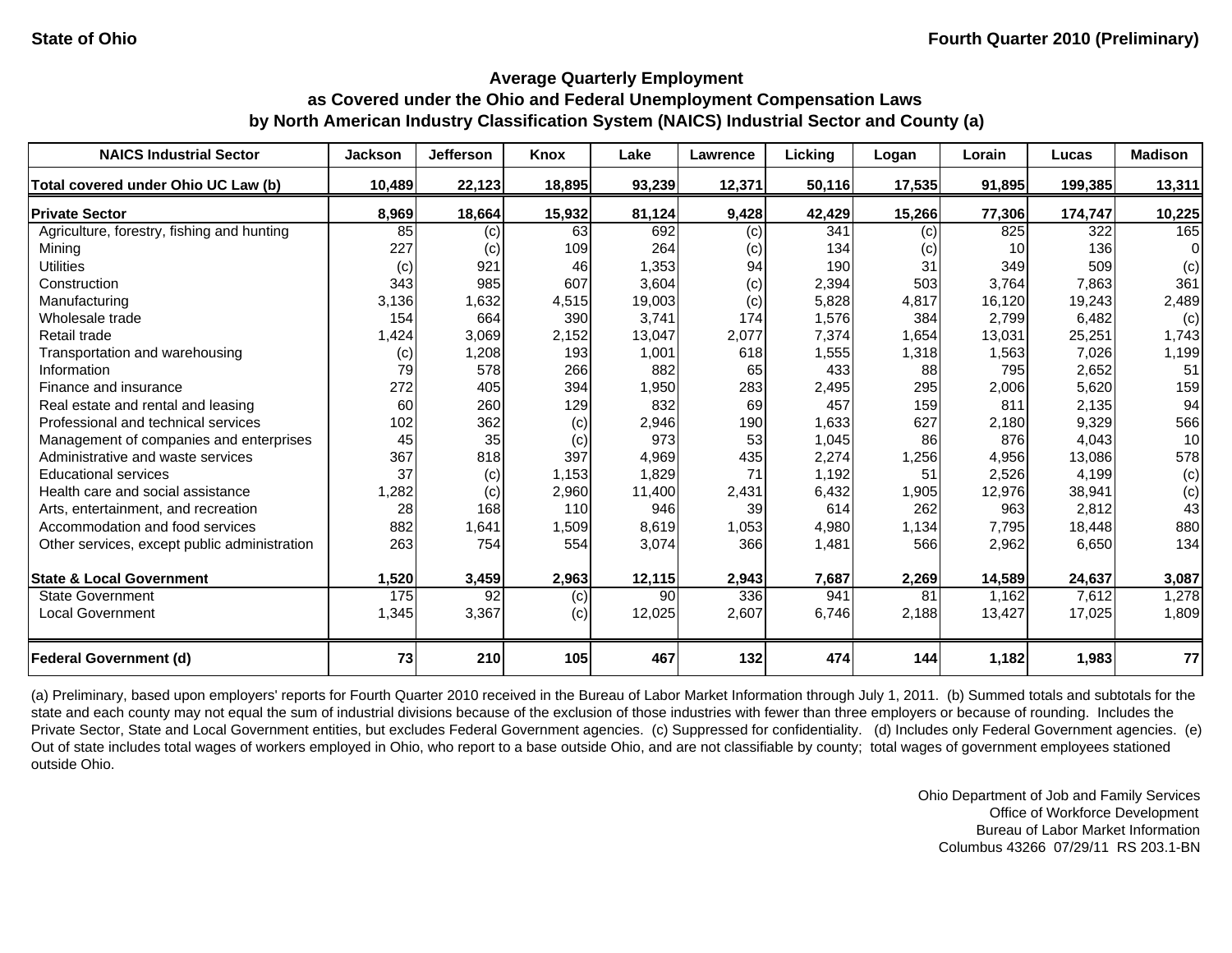| <b>NAICS Industrial Sector</b>               | <b>Mahoning</b> | <b>Marion</b> | <b>Medina</b> | <b>Meigs</b> | <b>Mercer</b> | <b>Miami</b> | <b>Monroe</b> | <b>Montgomery</b> | Morgan | <b>Morrow</b> |
|----------------------------------------------|-----------------|---------------|---------------|--------------|---------------|--------------|---------------|-------------------|--------|---------------|
| Total covered under Ohio UC Law (b)          | 96,474          | 24,535        | 56,565        | 3,430        | 17,319        | 37,781       | 3,561         | 237,070           | 2,369  | 4,689         |
| <b>Private Sector</b>                        | 83,536          | 20,126        | 49,695        | 2,392        | 14,772        | 32,910       | 2,754         | 208,193           | 1,728  | 3,058         |
| Agriculture, forestry, fishing and hunting   | 181             | (c)           | 139           | (c)          | (c)           | 238          | (c)           | (c)               | (c)    | (c)           |
| Mining                                       | 213             | (c)           | 24            | (c)          | (c)           | 34           | (c)           | (c)               | (c)    | (c)           |
| <b>Utilities</b>                             | 354             | 107           | (c)           | (c)          | (c)           | (c)          | 27            | 972               | (c)    | (c)           |
| Construction                                 | 4,271           | 493           | 2,883         | 253          | 852           | 1,459        | 151           | 7,537             | 57     | 161           |
| Manufacturing                                | 8,154           | 6,122         | 8,555         | 119          | 4,984         | 8,971        | (c)           | 24,445            | 446    | 704           |
| Wholesale trade                              | 4,599           | 647           | (c)           | 59           | (c)           | 1,827        | 69            | 8,063             | 84     | 94            |
| Retail trade                                 | 12,835          | 2,780         | 8,687         | 572          | 1,968         | 4,662        | 364           | 24,186            | 291    | 609           |
| Transportation and warehousing               | 3,843           | 637           | 2,678         | (c)          | 1,012         | (c)          | 181           | 7,197             | (c)    | (c)           |
| Information                                  | 1,198           | 603           | 392           | (c)          | 199           | 235          | 28            | 8,257             | 27     | 59            |
| Finance and insurance                        | 2,799           | 431           | 1,015         | 134          | 602           | 770          | (c)           | 9,435             | 80     | 79            |
| Real estate and rental and leasing           | 990             | 177           | 658           | 8            | 99            | 307          | (c)           | 3,080             | 11     | 26            |
| Professional and technical services          | 3,004           | 312           | 1,991         | (c)          | (c)           | (c)          | 34            | 11,720            | 35     | (c)           |
| Management of companies and enterprises      | 855             | 141           | 2,611         | (c)          | (c)           | (c)          | $\Omega$      | 3,885             | (c)    | (c)           |
| Administrative and waste services            | 8.141           | 676           | 2,821         | 63           | 368           | 2,038        | 65            | 14,822            | (c)    | (c)           |
| <b>Educational services</b>                  | 1,458           | 102           | 393           | (c)          | (c)           | 156          | (c)           | 7,063             | (c)    | (c)           |
| Health care and social assistance            | 17,300          | 4,194         | 6,789         | (c)          | (c)           | 4,170        | (c)           | 46,414            | (c)    | (c)           |
| Arts, entertainment, and recreation          | 774             | 189           | 832           | (c)          | 81            | 239          | (c)           | 2,129             | (c)    | 40            |
| Accommodation and food services              | 9,245           | 1,719         | 5,066         | (c)          | 1,069         | 3,559        | (c)           | 21,275            | (c)    | 352           |
| Other services, except public administration | 3,320           | 674           | 1,559         | (c)          | 582           | 1,206        | 140           | 7,517             | 44     | 96            |
| <b>State &amp; Local Government</b>          | 12,939          | 4,409         | 6,870         | 1,039        | 2,546         | 4,870        | 806           | 28,877            | 641    | 1,631         |
| <b>State Government</b>                      | 3,252           | 1,162         | 115           | 34           | 134           | 151          | 33            | 1,649             | 52     | 71            |
| <b>Local Government</b>                      | 9,687           | 3,247         | 6,755         | 1,005        | 2,412         | 4,719        | 773           | 27,228            | 589    | 1,560         |
| <b>Federal Government (d)</b>                | 1,345           | 132           | 332           | 76           | 104           | 201          | 50            | 4,569             | 38     | 55            |

(a) Preliminary, based upon employers' reports for Fourth Quarter 2010 received in the Bureau of Labor Market Information through July 1, 2011. (b) Summed totals and subtotals for the state and each county may not equal the sum of industrial divisions because of the exclusion of those industries with fewer than three employers or because of rounding. Includes the Private Sector, State and Local Government entities, but excludes Federal Government agencies. (c) Suppressed for confidentiality. (d) Includes only Federal Government agencies. (e) Out of state includes total wages of workers employed in Ohio, who report to a base outside Ohio, and are not classifiable by county; total wages of government employees stationed outside Ohio.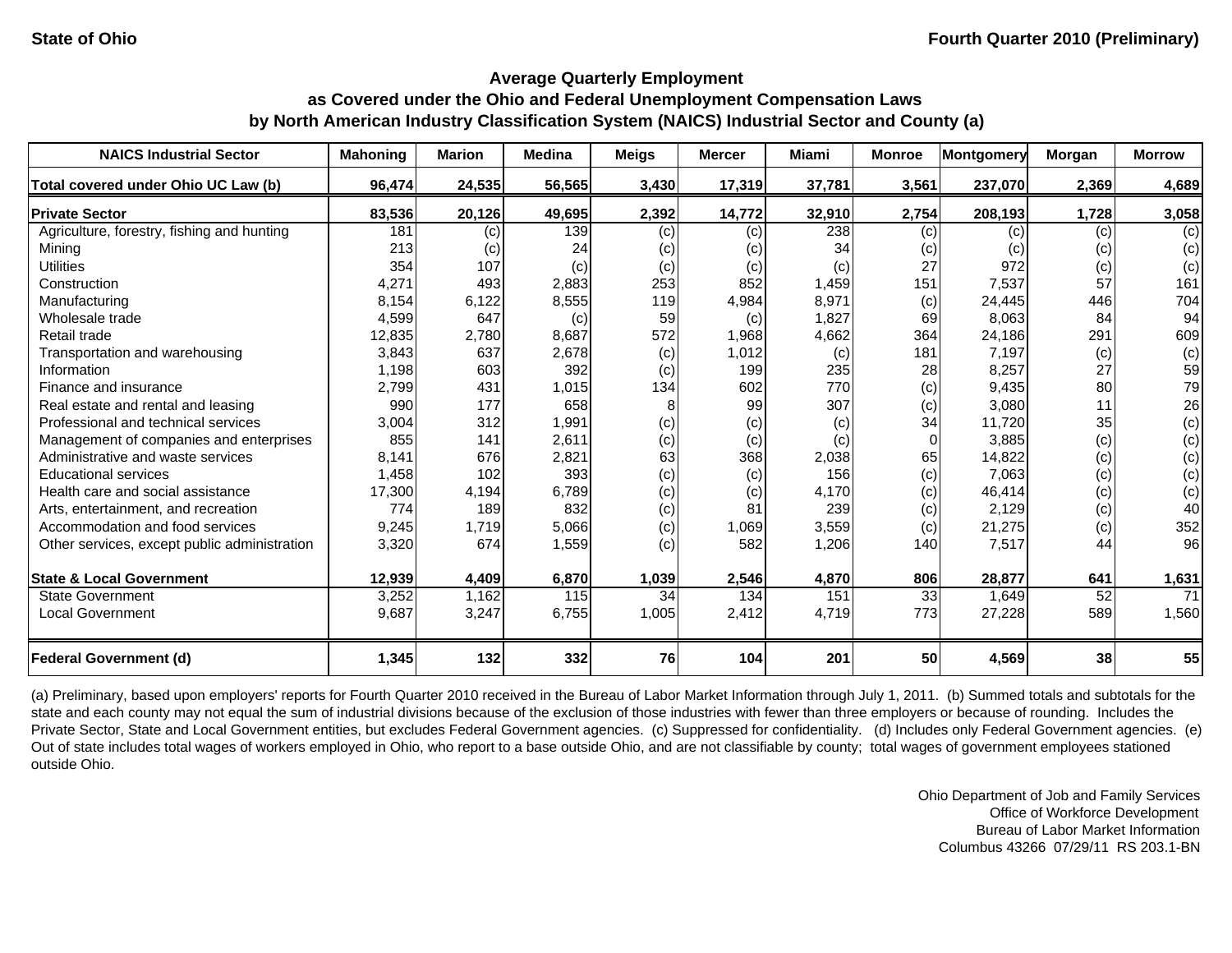| <b>NAICS Industrial Sector</b>               | <b>Muskingum</b> | <b>Noble</b> | <b>Ottawa</b> | <b>Paulding</b> | Perry | Pickaway | <b>Pike</b> | Portage | <b>Preble</b> | <b>Putnam</b> |
|----------------------------------------------|------------------|--------------|---------------|-----------------|-------|----------|-------------|---------|---------------|---------------|
| Total covered under Ohio UC Law (b)          | 31,601           | 3,002        | 12,829        | 4,574           | 5,948 | 13,707   | 9,179       | 49,767  | 10,183        | 11,012        |
| <b>Private Sector</b>                        | 26,668           | 1,995        | 10,683        | 3,455           | 3,957 | 9,417    | 7,746       | 37,758  | 8,263         | 9,175         |
| Agriculture, forestry, fishing and hunting   | 34               | (c)          | (c)           | (c)             | 21    | (c)      | (c)         | 149     | 94            | (c)           |
| Mining                                       | 333              | (c)          | (c)           | (c)             | 201   | (c)      | (c)         | 215     | 41            | (c)           |
| <b>Utilities</b>                             | 195              | 11           | (c)           | (c)             | 32    | 38       | (c)         | (c)     | (c)           | (c)           |
| Construction                                 | 794              | 113          | 415           | 139             | 431   | 684      | 504         | 1,651   | 296           | 857           |
| Manufacturing                                | 3,227            | 227          | 2,161         | 1,219           | 701   | 2,295    | 2,639       | 9,545   | 2,792         | 2,536         |
| Wholesale trade                              | 882              | 110          | 371           | 174             | 76    | 351      | (c)         | 2,471   | 322           | (c)           |
| Retail trade                                 | 4,994            | 269          | 1,435         | 448             | 623   | 1,435    | 966         | 6,176   | 1,291         | 1,145         |
| Transportation and warehousing               | 1,159            | 74           | (c)           | (c)             | 72    | 214      | 118         | (c)     | (c)           | 392           |
| Information                                  | 508              | (c)          | 82            | 26              | 31    | 56       | 34          | 267     | 30            | 75            |
| Finance and insurance                        | 776              | (c)          | 325           | 95              | 171   | 289      | 202         | 741     | 233           | 336           |
| Real estate and rental and leasing           | 248              | (c)          | 153           | 17              | 29    | 92       | 48          | 573     | 64            | 32            |
| Professional and technical services          | 570              | 41           | 165           | 47              | 86    | (c)      | 133         | 1,285   | (c)           | 607           |
| Management of companies and enterprises      | 78               | (c)          | (c)           | $\Omega$        | 21    | (c)      | $\Omega$    | 819     | (c)           | 0             |
| Administrative and waste services            | 1,107            | (c)          | (c)           | 29              | 52    | 432      | 635         | 1,381   | 339           | 300           |
| <b>Educational services</b>                  | 587              |              | (c)           | (c)             | (c)   | (c)      | (c)         | 695     | (c)           | 130           |
| Health care and social assistance            | 6,684            | 491          | (c)           | (c)             | (c)   | (c)      | (c)         | 3,988   | (c)           | 1,044         |
| Arts, entertainment, and recreation          | 318              | (c)          | 452           | 21              | 30    | 117      | (c)         | 594     | 28            | 66            |
| Accommodation and food services              | 2,972            | (c)          | 1,553         | 194             | 365   | 1,039    | (c)         | 4,651   | 809           | 734           |
| Other services, except public administration | 1,202            | (c)          | 378           | 84              | 168   | 259      | 149         | 1,435   | 350           | 445           |
| <b>State &amp; Local Government</b>          | 4,933            | 1,007        | 2,147         | 1,118           | 1,991 | 4,290    | 1,433       | 12,009  | 1,920         | 1,837         |
| <b>State Government</b>                      | 389              | (c)          | 202           | 31              | 40    | 1,508    | 100         | (c)     | 72            | 52            |
| <b>Local Government</b>                      | 4,544            | (c)          | 1,945         | 1,087           | 1,951 | 2,782    | 1,333       | (c)     | 1,848         | 1,785         |
| <b>Federal Government (d)</b>                | 259              | 26           | 182           | 53              | 63    | 91       | 75          | 305     | 86            | 78            |

(a) Preliminary, based upon employers' reports for Fourth Quarter 2010 received in the Bureau of Labor Market Information through July 1, 2011. (b) Summed totals and subtotals for the state and each county may not equal the sum of industrial divisions because of the exclusion of those industries with fewer than three employers or because of rounding. Includes the Private Sector, State and Local Government entities, but excludes Federal Government agencies. (c) Suppressed for confidentiality. (d) Includes only Federal Government agencies. (e) Out of state includes total wages of workers employed in Ohio, who report to a base outside Ohio, and are not classifiable by county; total wages of government employees stationed outside Ohio.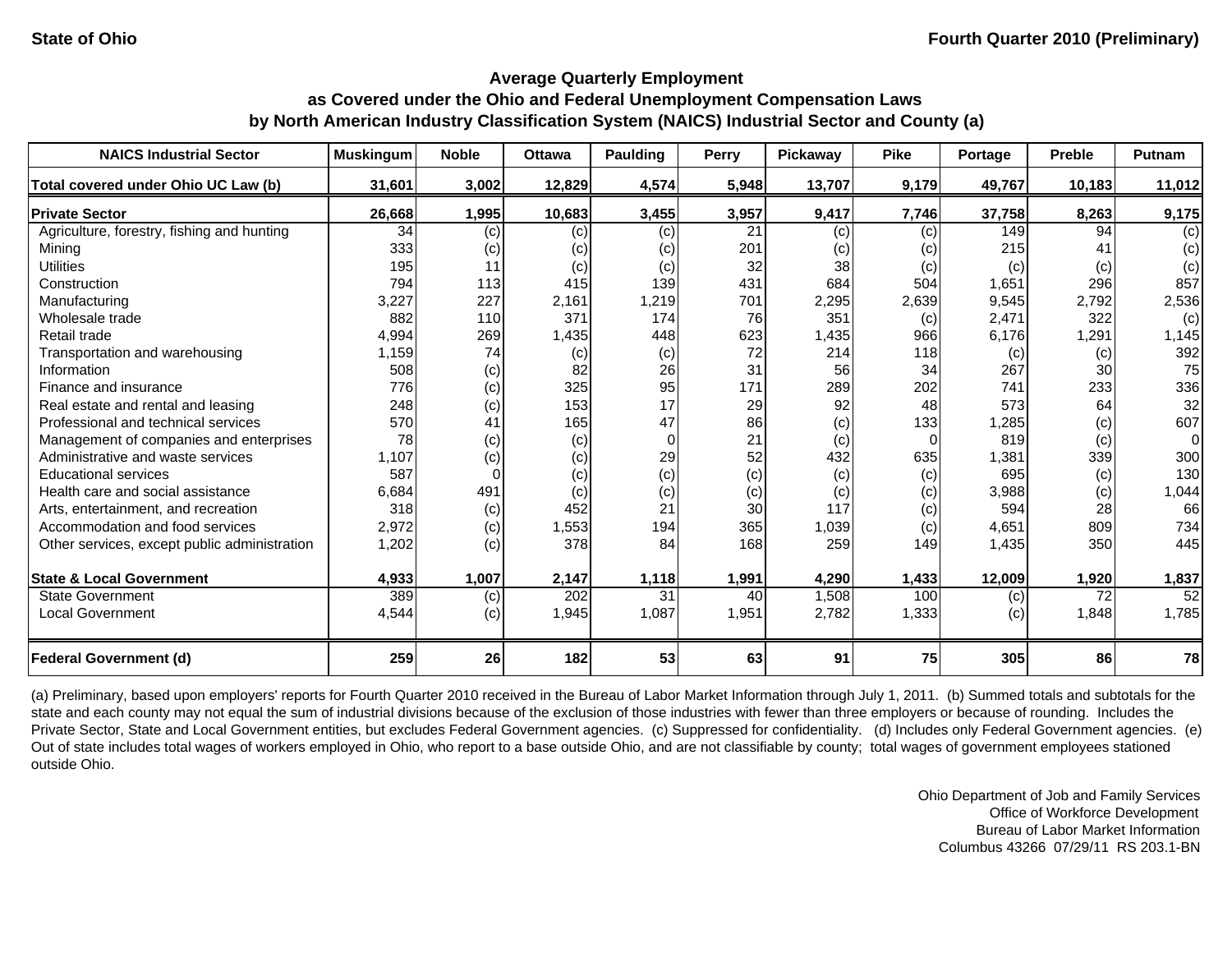| <b>NAICS Industrial Sector</b>               | <b>Richland</b> | <b>Ross</b> | <b>Sandusky</b> | <b>Scioto</b> | <b>Seneca</b> | <b>Shelby</b> | <b>Stark</b> | <b>Summit</b> | <b>Trumbull</b> | <b>Tuscarawas</b> |
|----------------------------------------------|-----------------|-------------|-----------------|---------------|---------------|---------------|--------------|---------------|-----------------|-------------------|
| Total covered under Ohio UC Law (b)          | 50,533          | 23,925      | 25,954          | 23,518        | 18,690        | 24,877        | 150,750      | 254,505       | 70,504          | 33,818            |
| <b>Private Sector</b>                        | 43,040          | 19,005      | 22,833          | 18,186        | 15,744        | 22,313        | 132,144      | 225,770       | 61,067          | 29,179            |
| Agriculture, forestry, fishing and hunting   | 125             | 50          | (c)             | (c)           | 134           | (c)           | 272          | 125           | 77              | 132               |
| Minina                                       | 19              | 21          | (c)             | (c)           | 92            | (c)           | 222          | 57            | 51              | 540               |
| <b>Utilities</b>                             | (c)             | 166         | 81              | 101           | 111           | (c)           | 460          | 1.168         | 148             | 82                |
| Construction                                 | 1,813           | 712         | 763             | 688           | 949           | 1,280         | 6,032        | 9,302         | 2.476           | 1,263             |
| Manufacturing                                | 8,837           | 3,365       | 8,422           | 1,575         | 3,399         | 10,174        | 24,007       | 28,211        | 13,702          | 6,965             |
| Wholesale trade                              | 1,710           | 436         | 544             | 303           | 632           | 1,367         | 5,652        | 13,434        | 1,997           | 1,247             |
| Retail trade                                 | 6,917           | 3,741       | 2,741           | 2,898         | 2,002         | 1,868         | 19,886       | 29,975        | 10,094          | 4,400             |
| Transportation and warehousing               | (c)             | 489         | 588             | 548           | 619           | (c)           | 2,497        | 7,328         | 2,118           | 882               |
| Information                                  | 1,018           | 372         | 147             | 268           | 248           | 142           | 1,858        | 3,422         | 603             | 286               |
| Finance and insurance                        | 1,110           | 460         | 496             | 507           | 530           | 361           | 5,785        | 8,496         | 1,477           | 726               |
| Real estate and rental and leasing           | 389             | 113         | 293             | 229           | 57            | 134           | 1,332        | 2,562         | 1,020           | 275               |
| Professional and technical services          | 1,074           | 377         | 348             | 610           | 307           | 430           | 4,207        | 12,698        | 1,465           | 749               |
| Management of companies and enterprises      | 50              | 250         | 220             | 50            | 269           | 0             | 1,388        | 13,204        | 838             | 122               |
| Administrative and waste services            | 4,288           | 894         | 1,496           | 495           | 620           | 1,445         | 7,702        | 18,202        | 3,920           | 1,825             |
| <b>Educational services</b>                  | 514             | 153         | (c)             | 250           | 1,085         | (c)           | 3,306        | 3,889         | 550             | 209               |
| Health care and social assistance            | 7,894           | 4,394       | (c)             | 6,515         | 2,370         | (c)           | 26,493       | 41,814        | 11,813          | 4,875             |
| Arts, entertainment, and recreation          | 493             | 123         | 282             | 103           | 150           | 77            | 1,676        | 3,205         | 567             | 236               |
| Accommodation and food services              | 4,253           | 2,362       | 1,819           | 2,482         | 1,506         | 1,333         | 13,804       | 20,569        | 6,171           | 3,300             |
| Other services, except public administration | 1,423           | 528         | 784             | 511           | 664           | 572           | 5,566        | 8,108         | 1,981           | 1,066             |
| <b>State &amp; Local Government</b>          | 7,494           | 4,920       | 3,122           | 5,331         | 2,946         | 2,563         | 18,606       | 28,735        | 9,437           | 4,639             |
| <b>State Government</b>                      | 1,432           | 1,628       | 109             | 1,915         | 446           | 261           | 1,584        | 5,230         | 814             | 474               |
| <b>Local Government</b>                      | 6,062           | 3,292       | 3,013           | 3,416         | 2,500         | 2,302         | 17,022       | 23,505        | 8,623           | 4,165             |
|                                              | 641             |             | <b>116</b>      | 179           | 125           | 90            |              |               | 512             | 245               |
| <b>Federal Government (d)</b>                |                 | 1,560       |                 |               |               |               | 1,108        | 2,030         |                 |                   |

(a) Preliminary, based upon employers' reports for Fourth Quarter 2010 received in the Bureau of Labor Market Information through July 1, 2011. (b) Summed totals and subtotals for the state and each county may not equal the sum of industrial divisions because of the exclusion of those industries with fewer than three employers or because of rounding. Includes the Private Sector, State and Local Government entities, but excludes Federal Government agencies. (c) Suppressed for confidentiality. (d) Includes only Federal Government agencies. (e) Out of state includes total wages of workers employed in Ohio, who report to a base outside Ohio, and are not classifiable by county; total wages of government employees stationed outside Ohio.